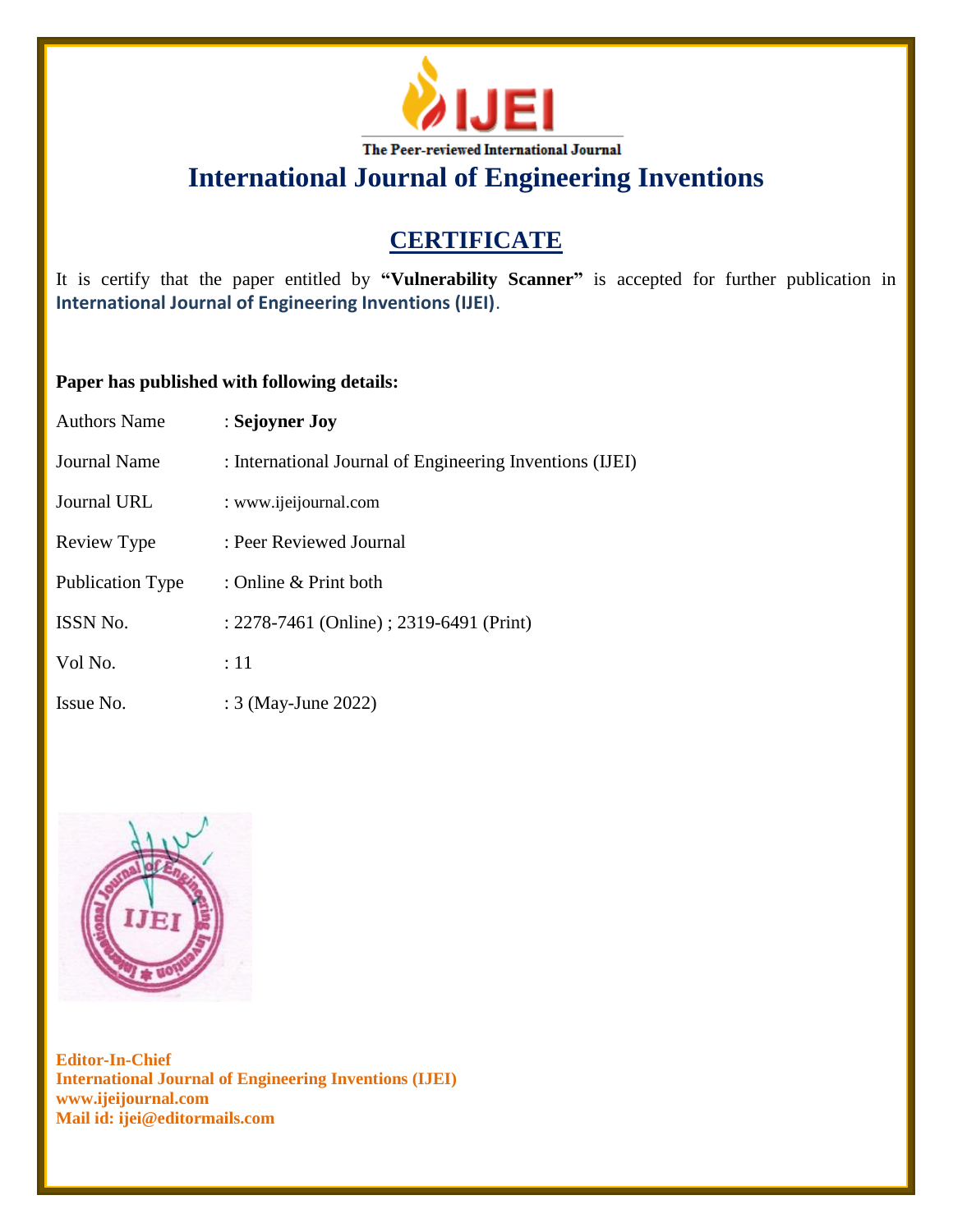

**International Journal of Engineering Inventions**

# **CERTIFICATE**

It is certify that the paper entitled by **"Vulnerability Scanner"** is accepted for further publication in **International Journal of Engineering Inventions (IJEI)**.

## **Paper has published with following details:**

| <b>Authors Name</b>     | : Shalima Shaju                                          |
|-------------------------|----------------------------------------------------------|
| <b>Journal Name</b>     | : International Journal of Engineering Inventions (IJEI) |
| Journal URL             | : www.ijeijournal.com                                    |
| Review Type             | : Peer Reviewed Journal                                  |
| <b>Publication Type</b> | : Online & Print both                                    |
| <b>ISSN No.</b>         | : 2278-7461 (Online) ; 2319-6491 (Print)                 |
| Vol No.                 | :11                                                      |
| Issue No.               | : 3 (May-June 2022)                                      |



**Editor-In-Chief International Journal of Engineering Inventions (IJEI) www.ijeijournal.com Mail id: ijei@editormails.com**